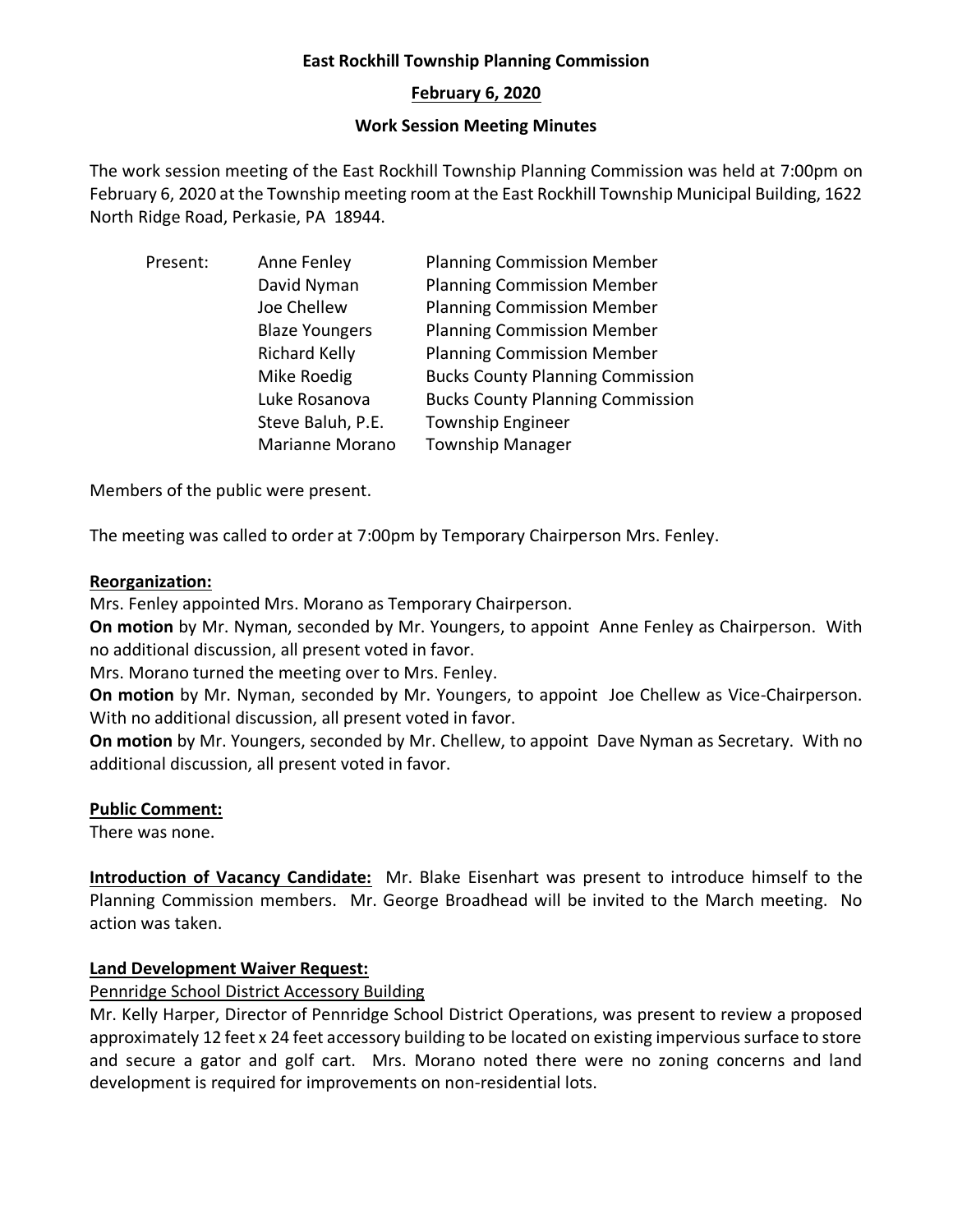**On motion** by Mr. Chellew, seconded by Mr. Youngers, to recommend land development waiver to the Board of Supervisors as presented. With no additional discussion, all present voted in favor.

**Approval of October 3, 2019 Minutes: On motion** by Mr. Nyman,seconded by Mr. Chellew, to approve the meeting minutes from the October 3, 2019 Planning Commission meeting. With no additional discussion, all present voted in favor.

# **Comprehensive Plan Review: Luke Rosanova**

Mr. Rosanova provided a summary of the state of the comprehensive plan draft and listed the outstanding items. The outstanding items include a review of the proposed draft edits, developing a list of plan actions, and reviewing new material added to the draft. The Planning Commission received the proposed draft edits in December. Mr. Rosanova explained that the proposed draft edits to Chapter 15 Recommendations and Implementation needed to be reviewed before developing a list of plan actions.

Mr. Rosanova explained the process and purpose of developing a list of plan actions. Mr. Roedig stated that the PC should select recommendations that can be accomplished and checked off the list. Certain recommendations may be priorities for the township but are part of larger, ongoing efforts, and would not be included in the list of plan actions. Mr. Nyman stated that all of the recommendations included are priorities of the township to accomplish over the next 10 years. Mr. Youngers stated that a recommendation with a mid-term timeline will have an easier time ending up on the back burner. Mr. Roedig stated that the timelines are intended to be a general guideline but are not integral to the plan actions list. The PC decided to remove the timelines from the Recommendations chapter.

Mr. Chellew suggested that the PC review and discuss each recommendation individually. Mrs. Morano stated that with the new marijuana laws being passed, a recommendation should be included that asks for consideration to put marijuana regulations in the zoning ordinance. The PC agreed and Mr. Roedig stated that narrative will be included in the Nonresidential chapter. The Marijuana recommendation will be included on the list of plan actions as well.

During the discussion of water and sewer recommendations, Mr. Nyman and Mr. Baluh stated that the township has discussed updating their Act 537 plan and it should be included in the list of plan actions.

Mr. Rosanova and Mr. Roedig explained that the Future Land Use recommendations are not removed from the plan and can be found as considerations in the Future Land Use chapter. Mr. Chellew suggested that the Future Land Use chapter stays the same but the recommendations remain in Recommendations chapter.

Mrs. Morano stated that there have been requests from the public to rezone parcels that are zoned RR Rural Residential District but are located in the Development Area. This suggestion was incorporated into an existing future land use recommendation that discussed the RR District in the Development Area. Mr. Rosanova stated that the list of plan actions will be incorporated in the next draft of the plan.

Mr. Rosanova discussed the major draft edits. In the Natural Resources and Water and Sewer chapters, narrative discussing groundwater withdrawal and hydrological studies were condensed and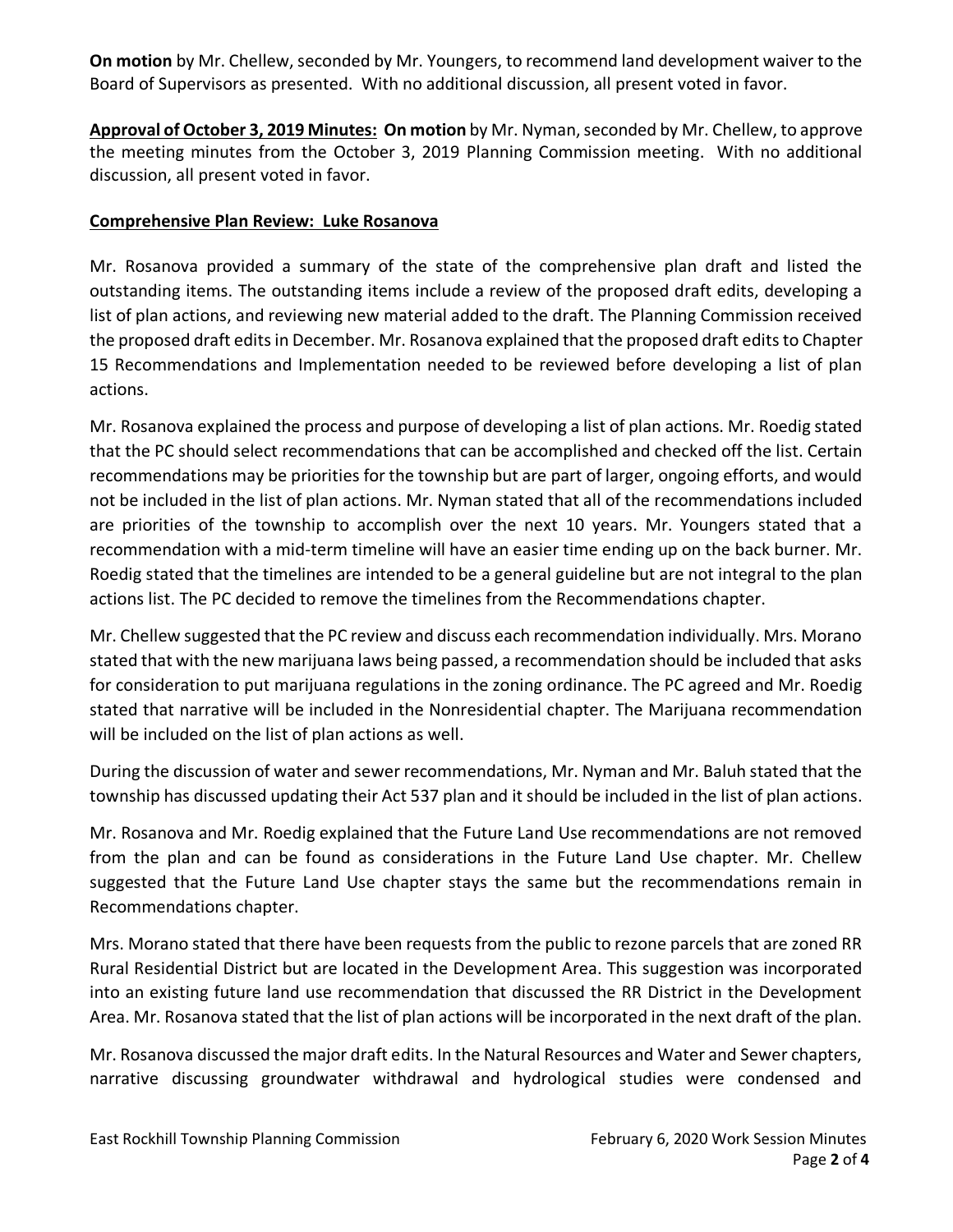restructured to better explain the previous studies and the water protection issues the township faces going forward.

Mr. Rosanova stated that short-term rental narrative was added in the Housing chapter and references to the Slice of Life vs. Hamilton Township and Hamilton Township Zoning Hearing Board case were included.

Mr. Rosanova stated that the requested Weisel Village narrative was added in the Historic and Scenic Resources chapter. Mr. Nyman recommended that this information be removed, citing narrative in the comprehensive plan draft as part of his reasoning. Mr. Nyman continued and stated that he thinks the Board of Supervisors will reject the plan or edit the Weisel narrative out if the plan remains as is. Mr. Chellew stated that based on the evidence provided, Weisel Village is a village and it should be stated as a village in the comprehensive plan. He stated that the PC should not refrain from calling Weisel a village because of something down the road that they might not like. Mr. Nyman stated that he thinks calling Weisel a village in the comprehensive plan could affect the township's zoning, should the township be taken to court. Mr. Chellew stated that the PC was not asked to address zoning but rather call a village what it is. He stated that there is no logical reason for removing the narrative now that the PC has established that Weisel is a village. Mr. Chellew asked for the opinions of the rest of the PC. Mr. Youngers and Mr. Kelly both agreed with the comments made by Mr. Chellew and stated that they think they should call something what it is. It was decided that the Weisel narrative should stay in the document.

Mr. Rosanova continued discussing draft edits. Mr. Nyman requested that Old Bethlehem Road and Three Mile Run Road, east of Rt. 313, be classified as local access roads instead of minor collector roads. Mr. Baluh stated that he would look into any ramifications of the reclassification.

Mr. Rosanova discussed the Schwenkmill Road Study Area narrative and major sewer line expansions. Mrs. Morano and Mr. Baluh will provide Mr. Rosanova with all major sewer line expansions since 2006 to check the existing narrative for accuracy.

Mr. Rosanova discussed the new material added to the draft, starting with the Executive Summary. Mr. Rosanova will remove the narrative which details the timelines for the plan actions. Minor editorial changes were noted.

Mr. Rosanova reviewed Appendix A Analysis of Development Area Housing Capacity. He explained the methodology behind the calculations. He stated that the township has a sufficient capacity to meet future needs and meets the required projected housing need by 2035.

Mr. Chellew asked what is next in finishing the comprehensive plan and the process of getting it adopted. Mr. Roedig stated that the BCPC will provide a final draft next month with the list of plan actions and edited based on the proposed draft edits and comments received at this meeting. The PC will then approve the draft to be presented at a public meeting and start a 45-day review period.

Chairperson Fenley asked for public comment. Ryan Gottshall asked what determines the precise boundary lines for a zoning district. Mr. Baluh explained that more often than not zoning districts try to follow streets or property boundaries and are careful to avoid split zoning a property. He stated